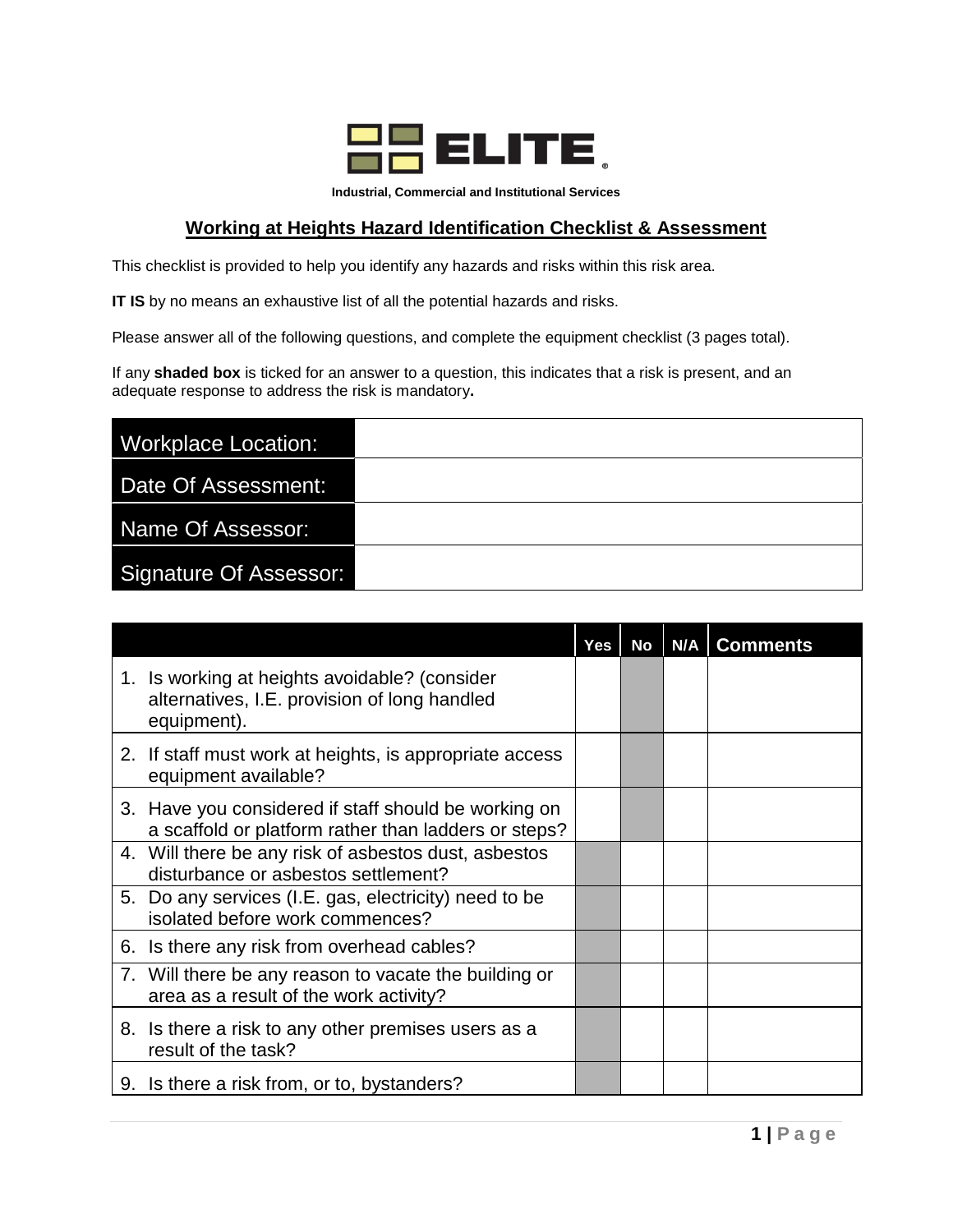|                                                                                                                                     | <b>Yes</b> | No | N/A | <b>Comments</b> |
|-------------------------------------------------------------------------------------------------------------------------------------|------------|----|-----|-----------------|
| 10. Do other premises users need to be informed of<br>the work?                                                                     |            |    |     |                 |
| 11. Is there a need for an emergency/contingency<br>/rescue plan?                                                                   |            |    |     |                 |
| 12. Is there a need to vacate adjacent rooms?                                                                                       |            |    |     |                 |
| 13. Is there a risk of fall from ground level? I.E. into a<br>cellar.                                                               |            |    |     |                 |
| 14. Are steps and ladders of commercial standard<br>rather than of domestic standard?                                               |            |    |     |                 |
| 15. Have all staff who work at height read 'Working at<br>Heights' document from Elite before commencing?                           |            |    |     |                 |
| 16. Have staff who are required to work at height been<br>appropriately trained?                                                    |            |    |     |                 |
| 17. Have staff been informed of the requirement to<br>visually inspect access equipment before use?                                 |            |    |     |                 |
| 18. Do staff have the appropriate physical capabilities<br>to work at height safely?                                                |            |    |     |                 |
| 19. Is access equipment inspected, maintained and<br>monitored on a periodic basis?                                                 |            |    |     |                 |
| 20. Do staff understand their own responsibilities to<br>report defects, comply with instructions, and follow<br>agreed procedures? |            |    |     |                 |
| 21. Have warning signs, cones, and barriers around<br>access equipment, been considered?                                            |            |    |     |                 |
| 22. Are there risks from weather conditions?                                                                                        |            |    |     |                 |
| 23. Are there risks from materials when working at<br>heights? I.E. awkward or heavy material, wind<br>catching sheet of plywood.   |            |    |     |                 |
| 24. Is there a risk from the use of tools/electricity? I.E.<br>trailing cables, falling tools, etc                                  |            |    |     |                 |
| 25. Are there any additional risks from PPE?                                                                                        |            |    |     |                 |
| 26. Is there a risk from passing vehicles?                                                                                          |            |    |     |                 |
| 27. Is traffic control required?                                                                                                    |            |    |     |                 |